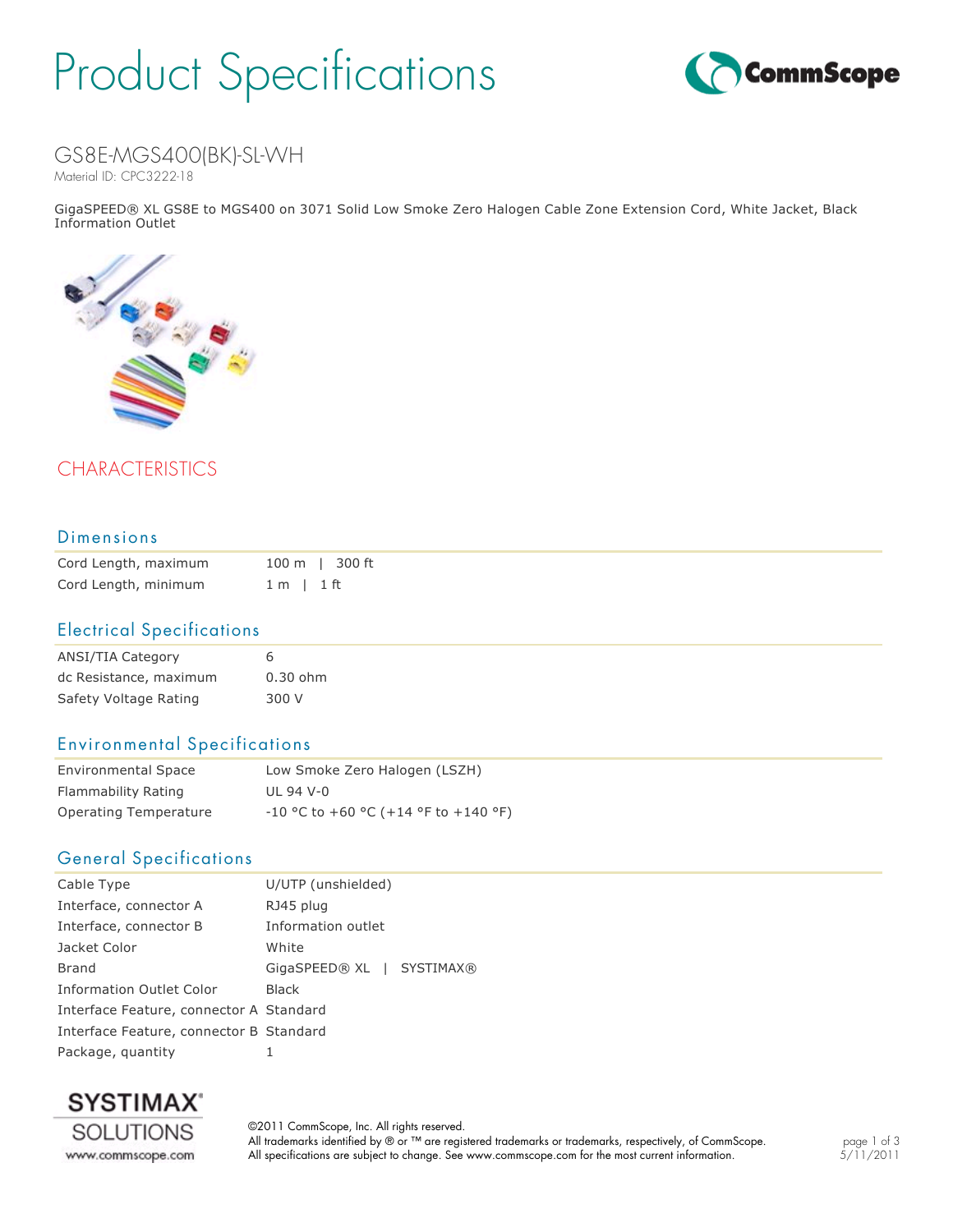# Product Specifications

GS8E-MGS400(BK)-SL-WH - Material ID: CPC3222-18



Pairs, quantity 4

# Mechanical Specifications

| Solid                                          |  |
|------------------------------------------------|--|
| Copper alloy   Polycarbonate                   |  |
| Outlet/Module Contact Plating Gold over nickel |  |
| Plug Insertion Life, minimum 750 times         |  |
| Plug Retention Force, minimum 133 N   30 lbf   |  |
| T568B                                          |  |
|                                                |  |

# Wiring Diagram

|            | <b>Connector A</b> | <b>Connector B</b> |
|------------|--------------------|--------------------|
| Position 1 | White/Orange       | White/Orange       |
| Position 2 | Orange             | Orange             |
| Position 3 | Lt. Green          | Lt. Green          |
| Position 4 | <b>Blue</b>        | <b>Blue</b>        |
| Position 5 | Lt. Blue           | Lt. Blue           |
| Position 6 | Green              | Green              |
| Position 7 | Lt. Brown          | Lt. Brown          |
| Position 8 | <b>Brown</b>       | <b>Brown</b>       |

## Regulatory Compliance/Certifications

**Agency Classification** RoHS 2002/95/EC Compliant

ISO 9001:2008 Designed, manufactured and/or distributed under this quality management system



### INCLUDED PRODUCTS

MGS400-003

GigaSPEED® XL MGS400 Series Category 6 U/UTP Information Outlet, black



©2011 CommScope, Inc. All rights reserved. All trademarks identified by ® or ™ are registered trademarks or trademarks, respectively, of CommScope. All specifications are subject to change. See www.commscope.com for the most current information.